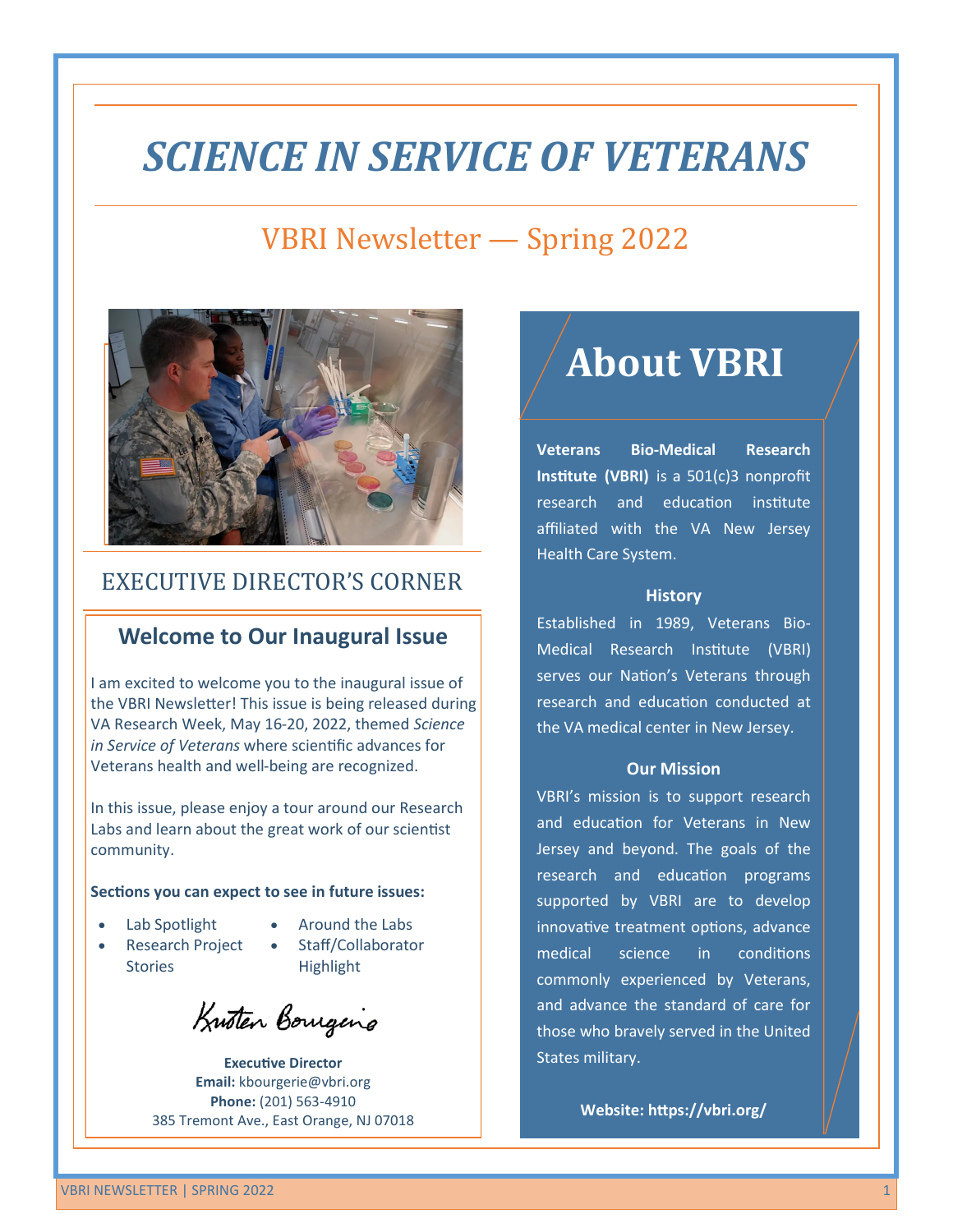### **VBRI Supports Science in Service of Veterans**

#### *Who is VBRI?*

Veterans Bio-Medical Research Institute (VBRI) is private non-profit 501(c)(3) organization with programs that operate within the Veterans Affairs New Jersey Health Care System (VANJHCS). With Medical Centers located in East Orange and Lyons, NJ as well as satellite outpatient clinics located in Brick, Hackensack, Hamilton, Jersey City, Morristown, Newton, Paterson, Piscataway and Tinton Falls, the VANJHCS serves over 45,000 Veterans per year. Veterans directly participate in VBRI **research and education** projects, contributing to improvement in Veterans' health and medical conditions, quality of life, and general well-being.

#### *VBRI Research Programs*

VBRI scientists conduct research in support of the mission of the VA to benefit the health of Veterans. Studies are conducted in both the clinical and lab settings in a wide range of areas.

VBRI's current research areas of focus include:

- **Alzheimer's Disease**
- **Blast Exposure and Traumatic Brain Injury**
- **Cancer**
- **Diabetes**
- **Mental Health and Suicide Prevention**
- **Military Exposures and Gulf War Illness**
- **Neurodegenerative Diseases**
- **Parkinson's Disease**
- **Spinal Cord Injury**
- **Vascular Disease**

VBRI supports research at VANJHCS through staffing and administration of research studies conducted at the VA medical centers in East Orange and Lyons, NJ. VBRI receives grants from federal and state government, foundations, corporations, and private donations to fund our programs.



**The following pages of this issue provide a tour around our Research Labs which highlight some of our exciting current research studies. To learn more about VBRI and our programs, please visit our website: [https:/vbri.org/.](https://vbri.org/)**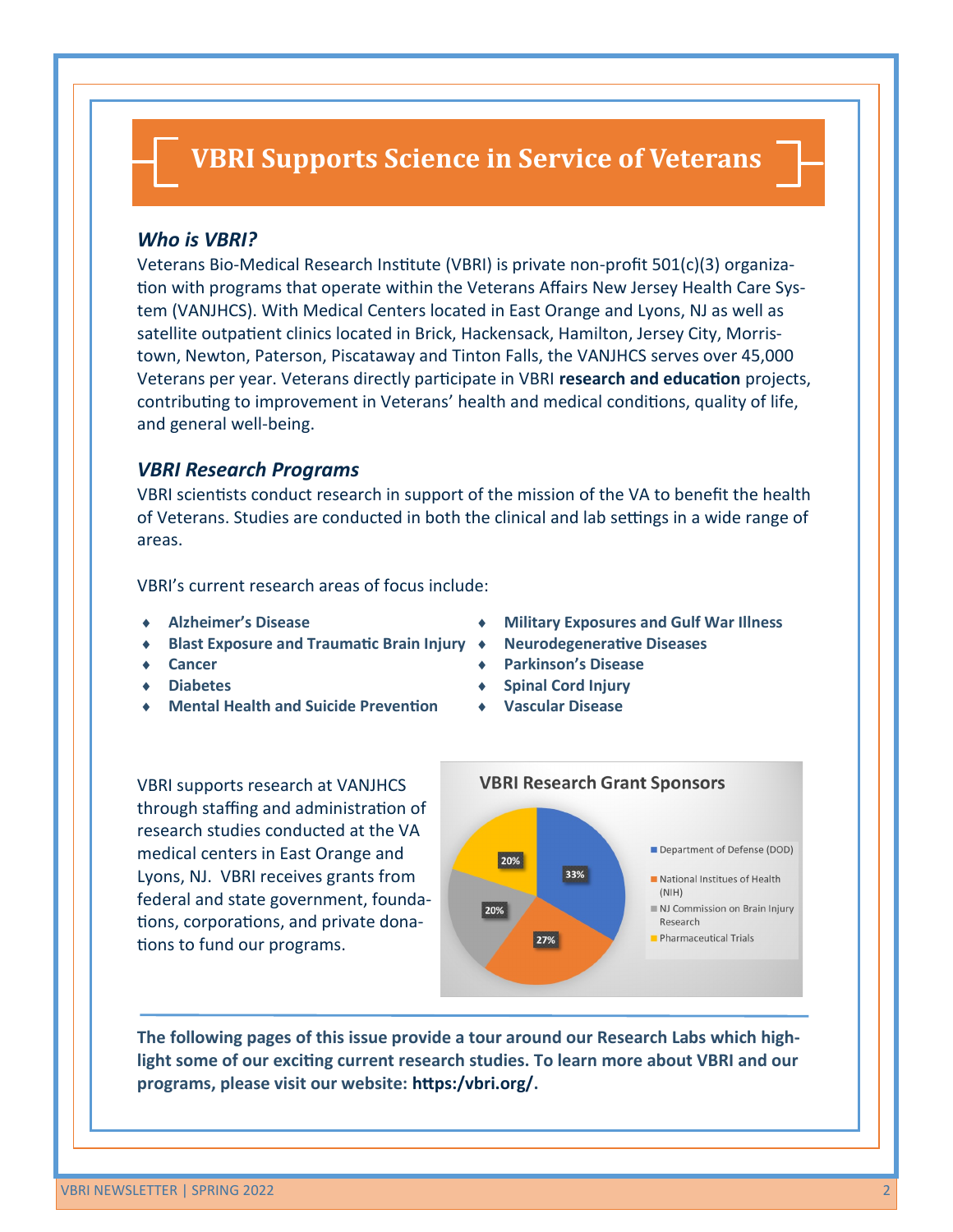### **VBRI Partners with the VA New Jersey Research Service**

VBRI supports research of the VA New Jersey **Research Service** Laboratories. Research focuses on Mental Health & Suicide Prevention, Military Exposures and Gulf War Illness, Precision Oncology and Brain Health.

Suicide prevention research reflects a unique combination of approaches, attacking the issue from the laboratory to the clinic. Research on military exposures assesses how both Gulf War deployment exposures and home side water contamination cause lasting effects on brain structure and function. VA New Jersey serves as a site for clinical trials and conducts fundamental animal research that will lead to new ways to attack cancer. Brain health research in the clinical and lab settings is largely focused on traumatic brain injury and neurodegenerative diseases.

VA Research Service investigators **Dr. Kevin Beck** and **Dr. Bruce Citron** are highlighted in this newsletter issue.

### Lab Spotlight: Neurobehavioral Research Laboratory

**Principal Investigator: Kevin Beck, PhD**



Dr. Beck's Neurobehavioral Research Lab studies focus on understanding behavior and brain dysfunction caused by **stress, trauma, and toxic insults**; combating **neurodegeneration;** and identifying sex differences in these processes.

*Contact Information Website:* [https://vbri.org/investigators/](https://vbri.org/investigators/#kevinbeck) [#kevinbeck](https://vbri.org/investigators/#kevinbeck) *Email:* kevin.beck@va.gov

# Lab Spotlight: Laboratory of Molecular Biology

**Principal Investigator: Bruce Citron, PhD**



Dr. Citron's Molecular Biology Lab is concerned with the **brain and**  spinal cord. His group continues to discover underlying mechanisms important to the health of neurons in the central nervous system. This research identifies targets for neuroprotective therapeutic strategies for those suffering **traumatic brain injury, Gulf War Illness, and other neurodegenerative conditions.**

*Contact Information Website:* [https://vbri.org/investigators/](https://vbri.org/investigators/#brucecitron) [#brucecitron](https://vbri.org/investigators/#brucecitron) *Email:* bruce.citron@rutgers.edu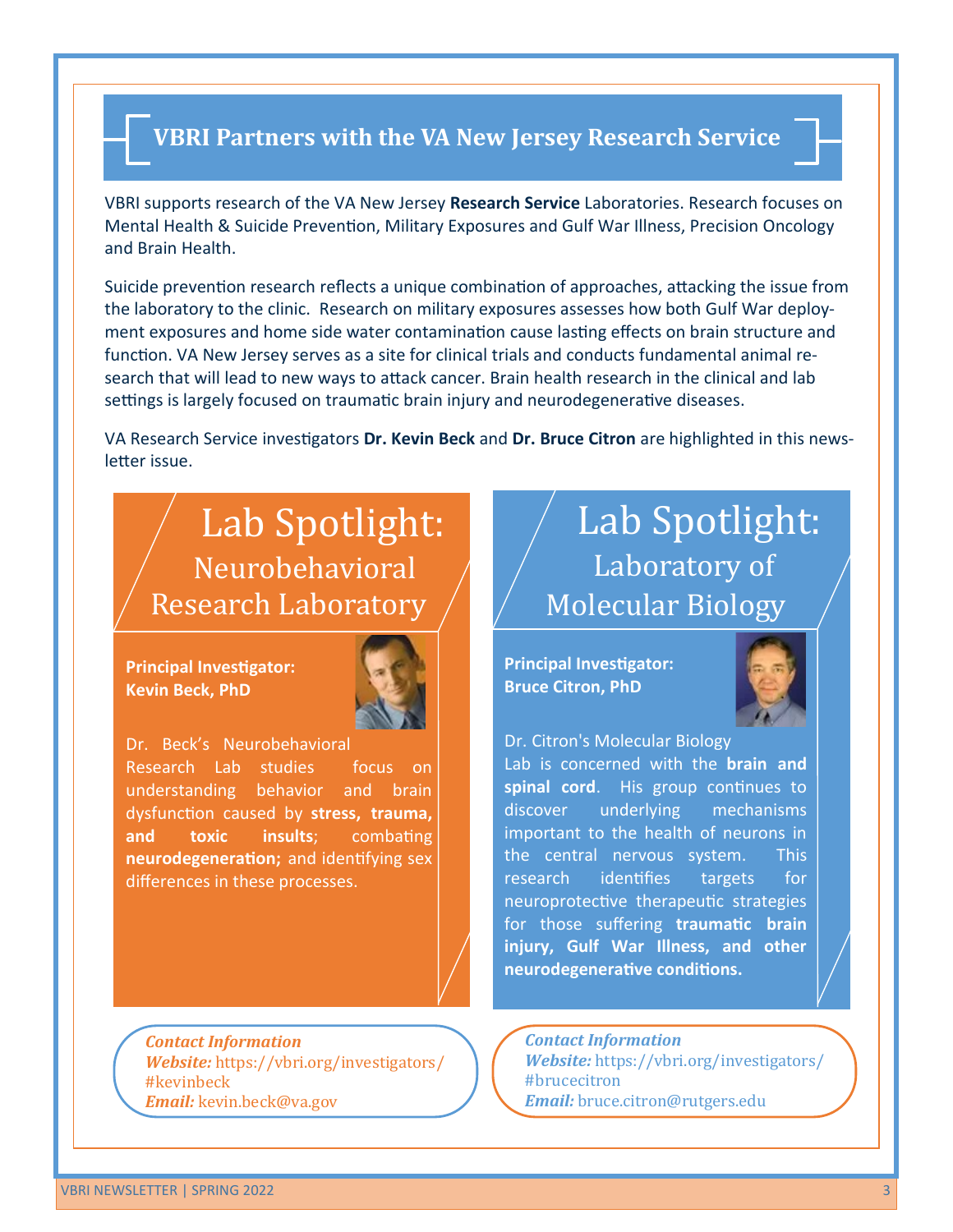### **VBRI Partners with the War Related Illness and Injury Study Center**

VBRI supports research at the VA New Jersey **War Related Illness and Injury Study Center**  (WRIISC). WRIISC research focuses on improving the health of Veterans with post deployment health concerns.

WRIISC research interests cover a wide range of topics including environmental exposures and post deployment health, long-term health effects of combat, memory and mood difficulties, traumatic brain injuries, neurological diseases, integrative health and wellness approaches, disabilities resulting from deployment illnesses or injuries, women Veterans' health, and risk communication of deployment related concerns.

The work of WRIISC researchers **Dr. Michael Falvo** and **Dr. Lisa McAndrew** are highlighted in this newsletter issue.

# Lab Spotlight: Cardiorespiratory Physiology Laboratory

**Principal Investigator: Michael Falvo, PhD**



Dr. Falvo is Co-Director of the VA's **Airborne Hazards and Burn Pits Center of Excellence** and Principal Investigator of the **Cardiorespiratory Physiology Laboratory** (CPL ) at the VA New Jersey War Related Illness and Injury Study Center (WRIISC). His clinical research laboratory focuses on understanding mechanisms of shortness of breath (dyspnea) and exercise intolerance in deployed Veterans within the contexts of **environmental and military exposures.**

#### *Contact Information Website:* https://sites.rutgers.edu/falvo-lab/ *Email:* michael.falvo@va.gov

# Lab Spotlight: Behavioral Health Research Laboratory

**Principal Investigator: Lisa McAndrew, PhD**



Dr. McAndrew is **Director of Research at the** 

**NJ War Related Illness and Injury Study Center** (WRIISC). The goal of her translational and patient-centered research is to improve the functioning of Veterans with **complex postdeployment conditions**. Her work has particularly focused on translating basic research into evidence-based treatments and care for **Gulf War Illness** and other health concerns from **military exposures**.

#### *Contact Information*

*Website:* https://www.mcandrewhealthlab.com *Email:* lisa.mcandrew@va.gov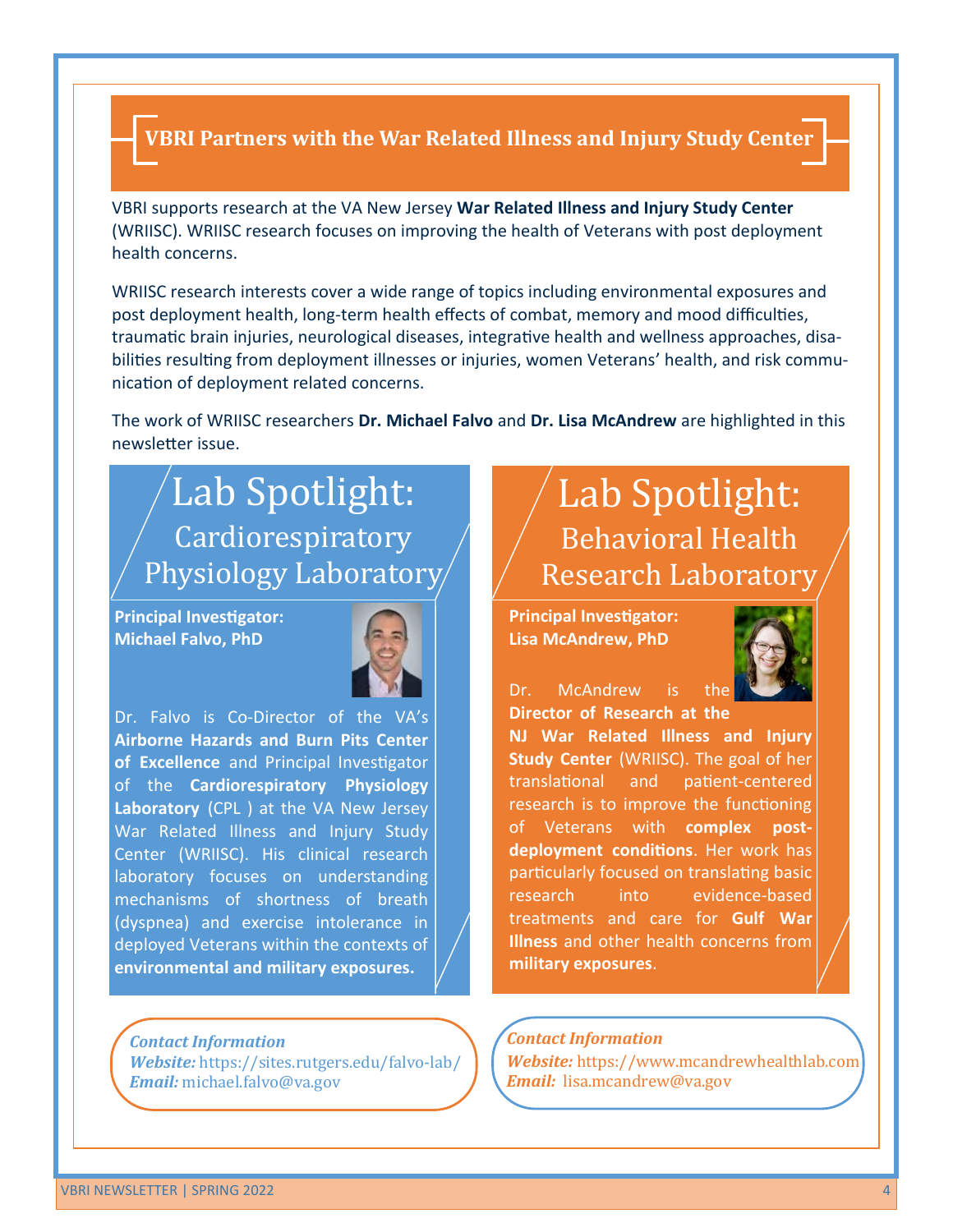# Program Spotlight: SCI/D, MS and ALS Clinical Research Program

**Principal Investigator:** Carol Gibson-Gill, MD

Dr. Gill's **Spinal Cord Injury/Disorders** (SCI/D), **Multiple Sclerosis** (MS) and **Amyotrophic Lateral Sclerosis** (ALS) Research Program's focus is looking at ways to promote seamless care for Veterans living with a SCI, MS and ALS,



and exploring ways to improve **access to care** and **healthy caregiving** to improve overall health and quality of life for these Veterans. Areas of research interest also include preventing and addressing secondary conditions in Chronic SCI, and infection control and mitigating infectious diseases in the Veteran SCI, MS and ALS population.

> *Contact Information Website:* <https://vbri.org/investigators/#carolgill> *Email:* carol.gibson-gill@va.gov

## Lab Spotlight: Neurology Research Program

**Principal Investigator: Yun-Beom Choi, MD/PhD**



The Lab of Dr. Choi is investigating a new drug candidate using animal models of **dementia** and **traumatic brain injury**. The lab's peptide has anti-inflammatory and immune system modulation properties and the research team hopes to develop a new drug to treat dementia, including **Alzheimer's disease** and brain dysfunction due to mild traumatic brain injury.

*Contact Information Website:* [https://vbri.org/investigators/](https://vbri.org/investigators/#yunbeomchoi) [#yunbeomchoi](https://vbri.org/investigators/#yunbeomchoi) *Email:* yun-beom.choi@va.gov

## Lab Spotlight: Hematology/Oncology Research Program

**Principal Investigator: Victor Chang, MD**



The Hematology/Oncology Research Program conducts cutting edge clinical trials in **hematological malignancies** and **solid tumor cancers**. In addition to hematological diseases and cancers, Dr. Chang's research areas of interest include symptom control and palliative medicine.

*Contact Information Website:* [https://vbri.org/investigators/](https://vbri.org/investigators/#victorchang) [#victorchang](https://vbri.org/investigators/#victorchang) *Email:* victor.chang@va.gov